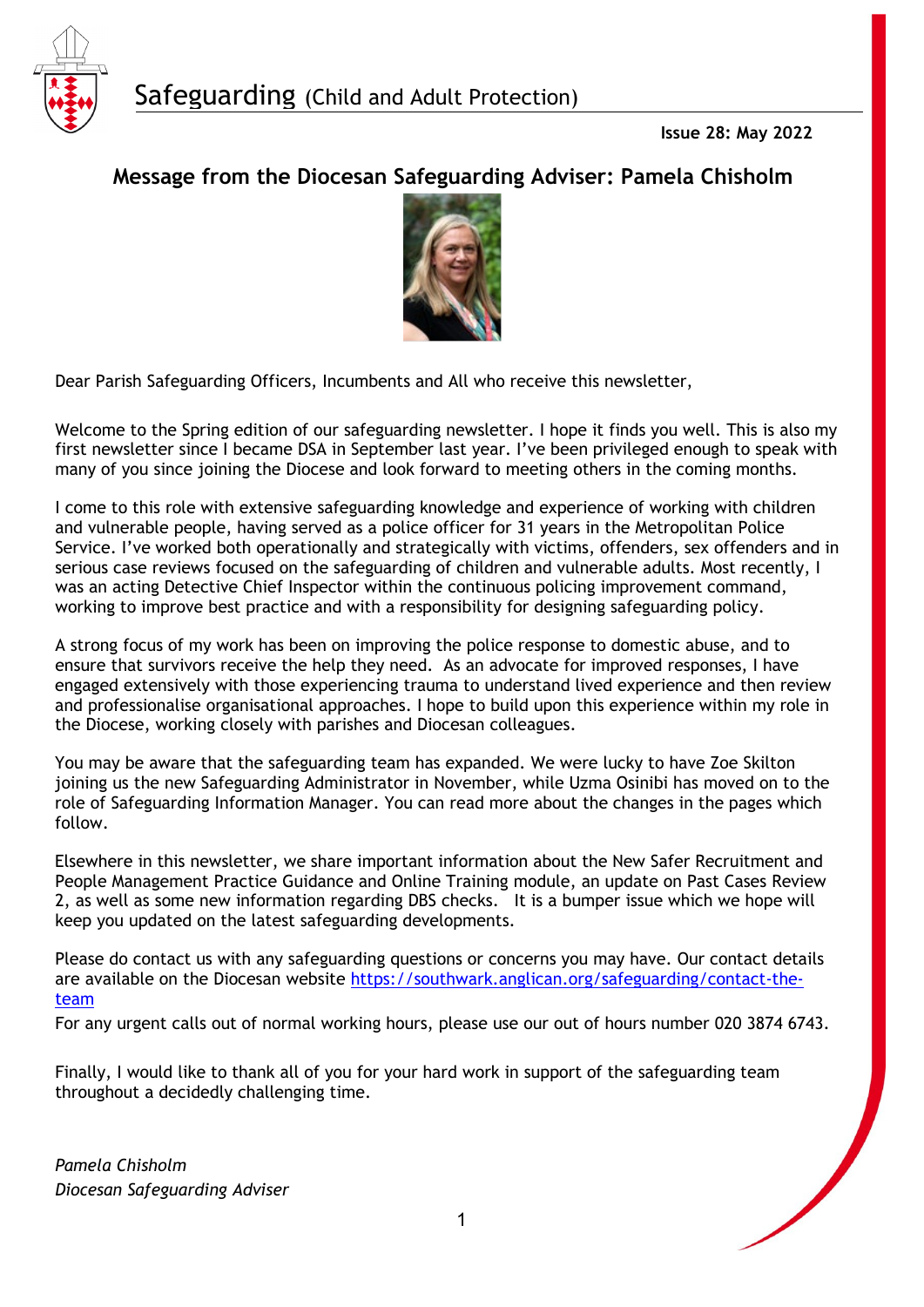## **Help Wanted**

The Safeguarding Team are looking to extend our pool of skilled facilitators for leading training and/or attending courses as a support person. Safeguarding training can trigger memories and emotions in some participants and we would like to be able to respond appropriately, both during the face-to-face and the virtual training sessions. If any members of clergy, Readers, SPAs or Parish Safeguarding Officers can help us in this way, then please do get in touch with Carol Rimmer to discuss.

# **Safeguarding Training Update**

We are pleased to tell you about three new safeguarding courses:

#### Parish Safeguarding Officer Induction Course

This course, new from September 2021, is aimed at people new to the role, however all PSOs are welcome to attend. It will cover:

- Understanding the role, responsibilities and working relationships of the PSO, including the Local Authority.
- Identifying a variety of approaches to raising awareness and improving safeguarding practice.
- Evaluating safeguarding information reported by members of the church or community and determining an appropriate response.
- Creating a development plan for local ministry to support development of safeguarding practice in their context.

There will be some written work to complete before and after the course. You must have completed the Basic Awareness (C0) and the Foundations (C1) courses before attending. The next course will be run in the autumn term. Please register your interest with Carol Rimmer (carol.rimmer@southwark.anglican.org) if you wish to be contacted as soon as a date is confirmed.

#### Safer Recruitment and People Management

This is required to be completed by:

- Line managers and anyone involved in the recruitment of Church Officers (employees, elected members, and volunteers).
- Those with responsibility for administering DBS.
- Safeguarding Officers in all Church bodies.
- Ordinands during IME 1.

#### Raising Awareness of Domestic Abuse

This is required to be completed by:

- Anyone holding the Bishop's licence, commission, authorisation, or permission (clergy, PtO, Readers, LLMs)
- Bishops' Visitors/Pastoral Visitors
- Safeguarding Officers
- Ordinands during IME 1.
- PCC Members/Lay Chapter Members.

Both these courses are now available to be completed online through the Church of England Safeguarding Training Portal at:<https://safeguardingtraining.cofeportal.org/> Please remember to choose Southwark as your diocese and include the full name and location of your church, so we can add your course completion to your training record.

Safeguarding Training Information can now be found at: <https://southwark.anglican.org/safeguarding/training/>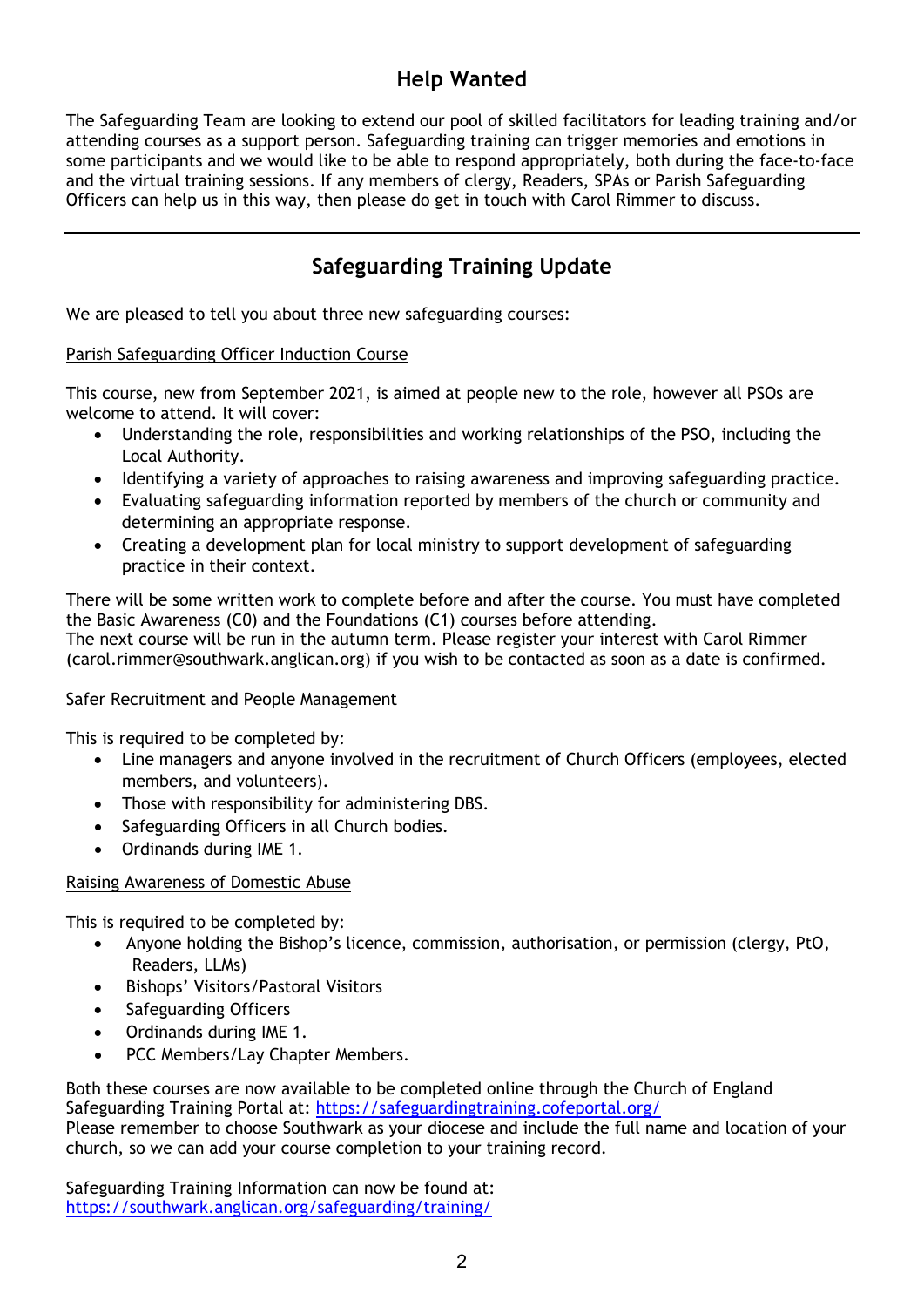### **New Safer Recruitment and People Management Practice Guidance and Online Training module**

The new Safer Recruitment and People Management e-manual is now available on-line on the Church of England Safeguarding page: [https://www.churchofengland.org/safeguarding/safeguarding-e](https://www.churchofengland.org/safeguarding/safeguarding-e-manual)[manual](https://www.churchofengland.org/safeguarding/safeguarding-e-manual)

While we work to update Section 5 of A Safe Church, please refer to this new guidance. It is also accompanied by a training module and detail on how to register can be found in the Training Section above.

The new e-manual continues to emphasise caution on over-reliance on DBS checks and reminds us to ensure the implementation of other parts of the recruitment process, including obtaining references and planning a thorough induction process.

## **DBS Checks – Important Changes!**

#### **Renewals are moving to 3-year cycle**

From 4<sup>th</sup> January 2022:

- a) all new appointments and
- b) those whose enhanced DBS is due a recheck from that point onwards

should have their DBS recheck carried out and then be put on the new 3 year recheck cycle.

Church Bodies must have assessed all other individuals who do not fall into categories a & b above, but whose DBS is more than 3 years old and put a plan in place to ensure that all those individuals have a DBS no older than 3 years by 3<sup>rd</sup> January 2024 and after that, ensure they are also on the new 3 year recheck cycle.

This means all Church Bodies have a 2 year period from 4<sup>th</sup> January 2022 to 3<sup>rd</sup> January 2024 to carry out the rechecks needed.

By 3<sup>rd</sup> January 2024 all those requiring enhanced DBS (with/without Barred List) checks have a DBS certificate that is 3 years or less and will be on a 3 yearly re-check cycle.

### **DBS reduces costs for Basic Checks and Enhanced Checks for paid employees**

At a time of economic crisis, we were pleased to hear DBS will be reducing the costs for Basic and Enhanced checks. These changes came into effect on the 6<sup>th</sup> of April 2022.

- Basic checks will be **£18** per application (instead of £23)
- Enhanced checks for paid members of staff will be **£38** per application (instead of £40)

#### **DBS Launches a New Customer Webchat Service**

The Disclosure and Barring Service (DBS) has launched a new webchat service. The webchat service provides a way for customers to get answers to general questions in real time from customer service staff. The service will operate Monday to Friday, 10am to 4pm, and is available to answer general customer questions, to anyone completing a task such as applying for a DBS check, making a barring referral, or logging into the Update Service.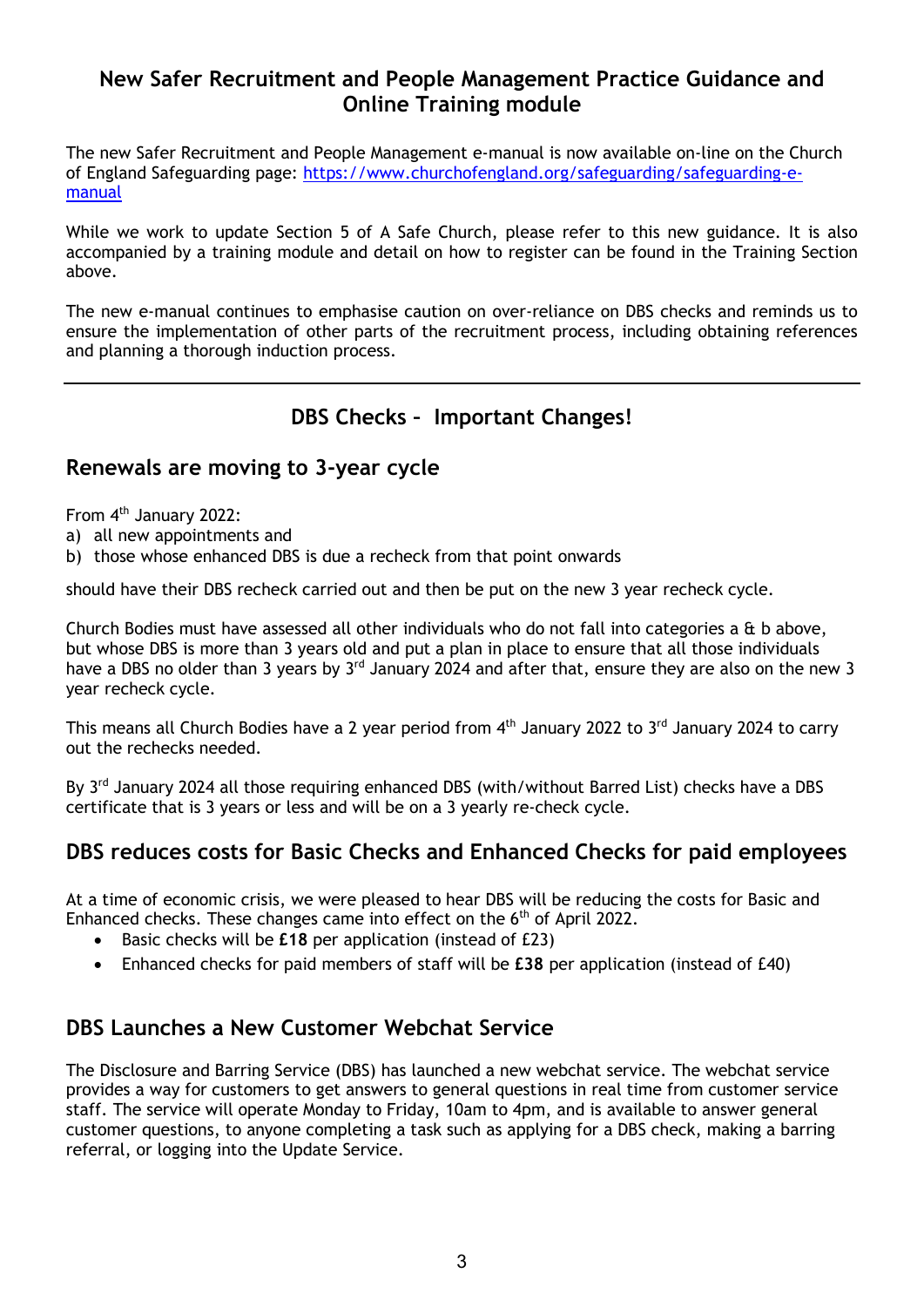### **Updated Confidential Declaration form**

Please note there is an updated version of the Confidential Declaration form which you will receive along with this newsletter. The only change has been to the wording of one of the footnotes relating to Questions 10 and 11.

Please use this revised version going forward in relation to DBS checks for your parish. Thank you. You can also find copies of all the safeguarding forms on the website here: <https://southwark.anglican.org/safeguarding/diocesan-policies-procedures/>

## **Staff Changes**

In November, the team welcomed Zoe Skilton as the new Safeguarding Administrator. She joined having already worked for the Diocese for 3 years, as Administrator for the Department of Discipleship and Ministry.

Some of you may have heard that Uzma Osinibi had a brief hiatus from the Diocese, but she is now the Safeguarding Information Manager. This is in recognition of the growing area of information management and data protection.

## **Early Alert for Parish Self-Audit**

With the formal closure of the PCR2 process and easing of Covid restrictions, we hope to roll out the Parish Self-Audit later this year. We are aware from feedback received that this is a useful health check tool for many parishes, and our goal is to launch it in the summer.

This is just an early alert as you may wish to start preparing by ensuring safeguarding records are up to date (including DBS and training) and any actions from the previous audit which was undertaken in 2018/19 have been updated and catalogued. This is also a good opportunity to think of future safeguarding action plans that the parish is looking to implement.

Please keep a look out in your inboxes and our website for updates regarding timelines and further information.

### **PCR2 Update**

The Diocese of Southwark has now formally completed the Past Cases Review2 process which began in 2019. This, if readers recall, was a major piece of work involving the independent review of personal files of all clergy and church officers with roles with children and vulnerable adults. In addition, it included an examination of all Diocesan safeguarding records relating to concerns which have been raised about a member of clergy or church officer.

The final report written by the Lead Reviewer, Martyn Burrell, was submitted by the Bishop's Lead for Safeguarding and Diocesan Secretary, on behalf of the Bishop of Southwark, to the PCR2 Management Board on the 14<sup>th</sup> of March.

It is currently under review by the National Safeguarding Team and we await further guidance as to how the findings will be publicised. The overall aim is for the PCR2 reports and outcomes to be reported back to IICSA.

We would like to extend our deepest thanks to parishes, survivors, Diocesan colleagues, and all those who contributed to this important process. Our thanks also go to PCR2 Project manager and the team of four independent reviewers for their hard work.